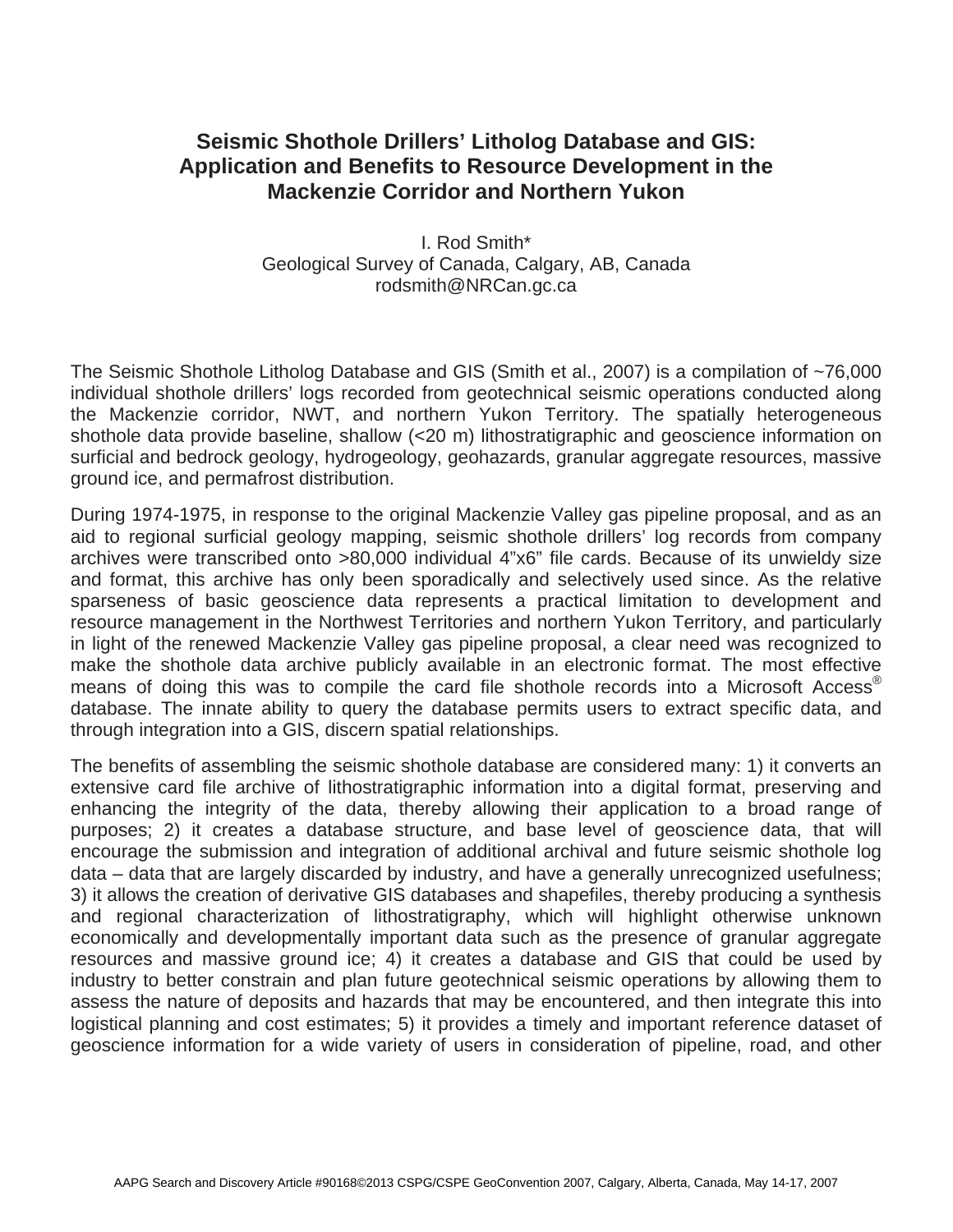infrastructure development; 6) it provides baseline geoscience data in aid of the creation and review of land use classifications and environmental impact assessments by industry, government, communities and environmental consulting companies; 7) it provides predictive models and a dataset of unique site observations that can be used by geoscientists to constrain and guide field investigations into aspects of surficial and bedrock geology, hydrogeology, sedimentology, permafrost distribution, and landslides.

## **Shothole Records**

Shothole log records are recorded by drill operators during geotechnical seismic operations when they auger drill holes to set explosive charges. The drillers are not, by nature, trained geologists and thus the material is logged at varying degrees of resolution and accuracy. The initial transcription of the card file archive produced over 10,000 unique permutations and combinations of lithostratigraphic unit descriptions. Standardization of terminology, spelling, punctuation, and the removal of extraneous or vague descriptors, reduced this to  $\sim$ 1750 unique lithological descriptions, most of which pertain to permutations and combinations of <20 key terms. Descriptors of unconsolidated drift include muskeg, clay, silt, sand, gravel, rocks, boulders, till; bedrock descriptors include shale, sandstone, limestone, coal, rock, and bedrock; sundry descriptors and adjectives include wet, water, flowing hole, frozen, permafrost, ice, sticky, and cemented.

In some cases, very detailed logs were made, recording the occurrence of even small lenses of material. Usually though, drillers simply noted major changes in lithology (e.g., 0-6 m, sand, clay, rocks; 6-10 m, shale). Elsewhere, they recorded the range of deposits encountered through the total depth of the hole, without actually identifying what individual unit thicknesses were (e.g., 0-10 m, clay, gravel, shale, sandstone). It is apparent, therefore, that differing quality of shothole records permits varying levels of insight into the regional lithostratigraphy. While the temptation to over-interpret the data exists, users are cautioned not to treat any single shothole record as "absolute," but rather look to decipher regional and laterally continuous data trends, and clusters of similar materials, as being more reliable. It also helps, when assessing the accuracy and precision of the shothole data, to compare it with other geographically coincident lithostratigraphic records, such as that of Smith et al.'s (2005) Mackenzie borehole geotechnical database, Janicki's (2005) formation top well database, and regional surficial geology maps (e.g., Duk-Rodkin, 2005).

## **GIS Databases and Shapefiles**

The seismic shothole litholog database (Smith et al., 2007) presents an enormous amount of point lithostratigraphic data that has uncertain or at least unrecognizable value when viewed as individual records. The greatest potential for deciphering the range and scope of information from this database comes by placing it in spatial contexts such as are provided by a GIS. To this end, considerable effort has been applied to distilling various types of information and themes from the shothole litholog database. These are presented to the user in Smith et al. (2007) in a number of formats, including a GIS demo pmf file, which can viewed and analysed using a free downloadable version of ArcReader®, or with conventional GIS software. The included shapefiles, serve as models for how users may wish to construct their own queries. They also illustrate some of the inherent limitations of the data, and by example, show what kind of records were included in various analyses, and which were omitted. The following descriptions highlight the thematic shapefiles included in Smith et al. (2007), and briefly discuss their potential application.

The identification and delineation of potential granular aggregate deposits (e.g., sand, gravel, boulders), may be the most obviously useful application of the seismic shothole database. Granular aggregate is critical to all manner of infrastructure development. In the Territories, dense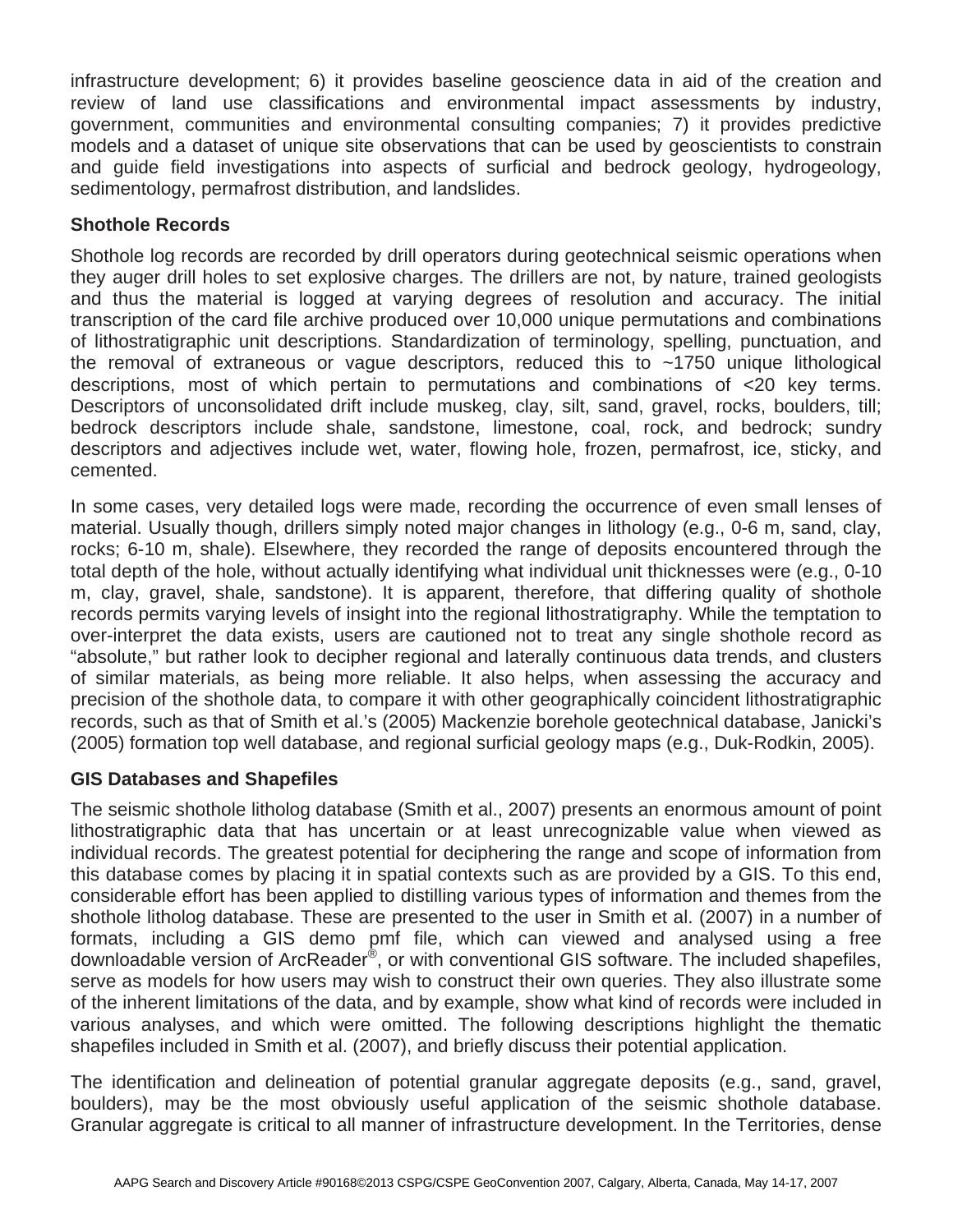forest cover and/or extensive bog and fen deposits can mask many granular aggregateassociated glacial/fluvial landforms and deposits. Studies in northeast British Columbia demonstrated the utility of using seismic shothole log records for identifying granular aggregate resources (Best et al., 2004; Levson et al., 2004). An initial report of gravel situated below 1-4 m of till in four consecutive shothole log records, led to a series of backhoe test pits, an auger survey, and eventually a regional airborne electromagnetic (EM) survey that identified two significant gravel deposits, one of which (Kotcho East,  $~10000 \, \text{m}^3$ ) has since been mined out. The success of the investigation in B.C. was a major impetus to assembling the seismic shothole litholog database of Smith et al. (2007).

The methodology used to construct the granular aggregate subsets is described and illustrated in Smith et al. (2006a). As a rule, any layer description including clay and/or silt was deleted from the granular aggregate queries. Those records that were selected included individual citations or combinations of: gravel, rocks, boulders, and sand. Bedrock, and those records containing only sand were excluded from the query, but nonetheless can be selected from the database if a user wishes to include them. Granular aggregate deposits were further separated into those occurring at the surface from those in the subsurface. Thicknesses of deposits are illustrated by proportional symbols. The distribution of points in any area should be considered to represent "potential" granular aggregate deposits, or exploration targets, that still require ground truthing to confirm their existence, extent, and sedimentology.

Drift isopach shapefiles illustrate interpolated and minimum estimates of drift thickness (0 to >16 m) overlying bedrock. The methodology used to query and sort the shothole database and other data sources, and then construct the drift isopach surfaces, is described and illustrated in Smith et al. (2006b). Understanding of the regional drift cover is important to a wide variety of studies (e.g., landslides, hydrogeology), and users. The drift isopach shapefiles in combination with the shothole database should be of considerable benefit to industry as a means of more efficiently planning logistics of future geotechnical seismic operations by allowing them to predict the nature of ground materials and relative depths likely to be encountered.

The hazards shapefile, in a very general sense, seeks to highlight a number of litholog record entries that could be perceived as hazards to future development and/or geotechnical seismic operations. The following terms were queried from the databases, and included in the hazard shapefile: flowing hole, gas, ice, water (encountered below surface). In most cases, these are simply point data. There are areas though, where trends can be discerned in the presence of ground ice and aquifers that could be suitable for further investigation as part of more detailed permafrost and hydrogeological studies.

Permafrost and the presence of ice is one lithostratigraphic characteristic that many shothole drillers seemed to have noted with particular fervour. Permafrost is a significant concern for development (particularly ice-rich materials), owing to its sensitivity to disturbance and its link to ground subsidence and landsliding. Shapefiles highlighting records indicating the presence of permafrost and ice have thus been constructed. As with all other shapefiles, limitations in the extent of shothole records, and questions as to their accuracy and completeness, should be taken into account by anyone using these data. That said, it still serves a useful purpose in proposed development areas that geographically coincide with existing shothole records, and can also be used as a tool for identifying sites and ground conditions worthy of further geotechnical study.

Muskeg (bog or fen deposits, or peatlands) is another obstacle to development, as in its unfrozen condition, it renders vehicle traffic difficult, if not impossible. It is also recognized as a key insulator of underlying permafrost, which when disturbed and/or removed during development can lead to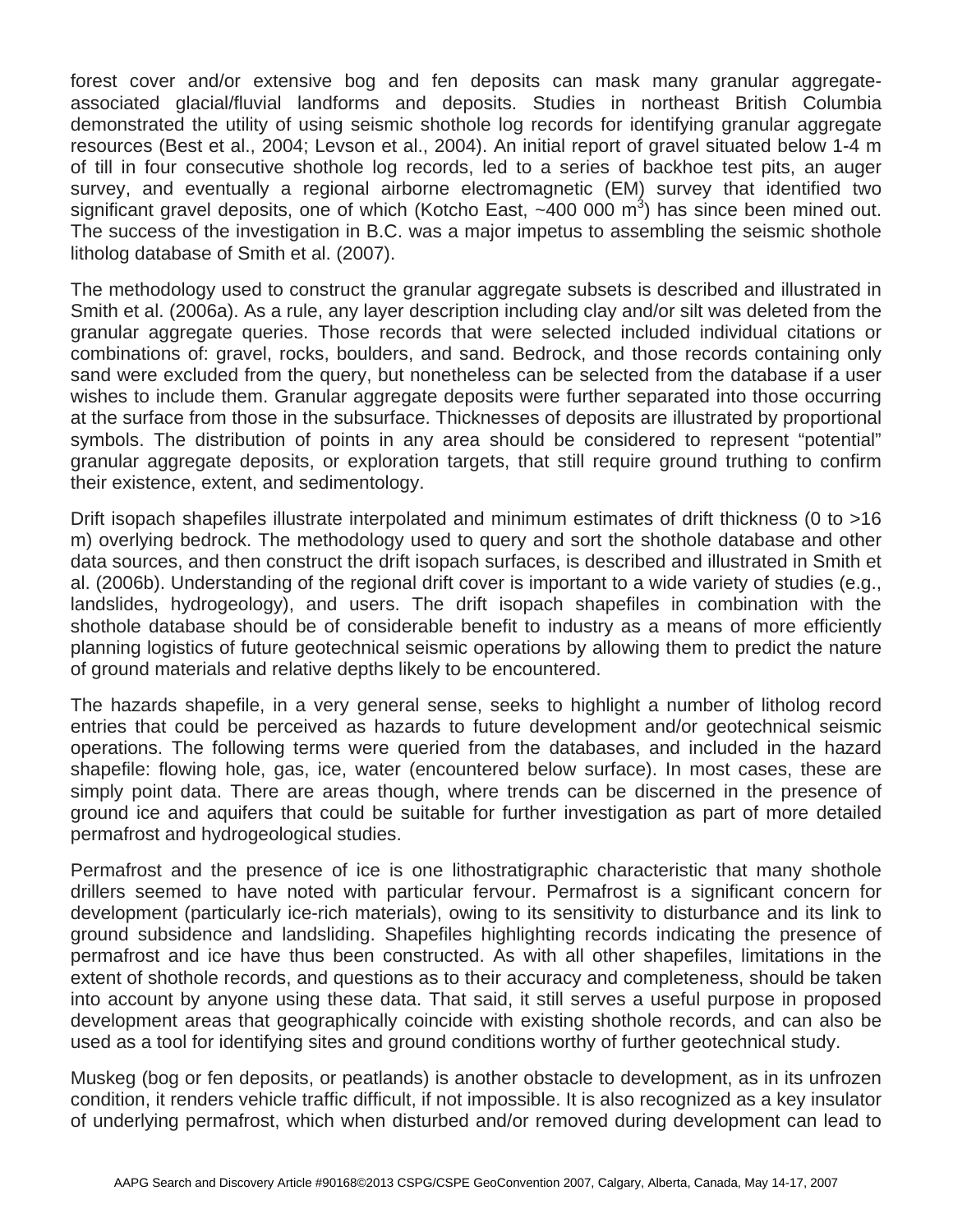extensive melting of permafrost, resulting in ground subsidence and/or thermokarst erosion. Awareness of the extent and thickness of muskeg is thus considered useful as it pertains to questions of regional development, and thus a muskeg shapefile has been created, providing point data records indicating both its simple presence, and where recorded, the thickness of the muskeg layer (represented by proportional symbols).

### **Database Evolution**

The seismic shothole litholog database (Smith et al., 2007), constructed from the pre-1975 geotechnical seismic record card file archive, only represents a portion of the seismic shothole records potentially available from the Territories. To that end, considerable effort has been made towards retrieving additional shothole log records from company archives. Chevron Canada Inc. and Imperial Oil Ltd. have very generously provided the GSC access to extensive archival shothole records. Additional archival shothole records have also been provided by Apache Canada Ltd., Canada Southern Petroleum Ltd., Devon Canada Corp., Explor Data Ltd., Husky Energy, Purcell Energy Ltd., and Sigma Exploration Inc. (numerous other companies have assisted by providing authorization for release of joint-venture seismic operation data). All of these new data are presently being input into a database, and will be released in a subsequent GSC Open File report, likely incorportating well in excess of 150,000 individual shothole records.

It is hoped that with increased awareness of the usefulness of amassing regional shothole records into a single database, other companies will follow suit, providing both archival shothole records, and those from recent and future seismic programs. In this manner, the seismic shothole litholog database will become an ever-evolving data depository, keeping pace with ongoing geotechnical seismic exploration. Indeed, the National Energy Board has agreed to include a memorandum in future Territorial seismic exploration permitting applications informing the applicant of the existence of the GSC seismic shothole database, and requesting, on a strictly voluntary basis, that they submit their shothole log records for eventual inclusion. Any company wishing to provide recently acquired seismic shothole records, or access to archival records, is encouraged to contact the author. Comments and questions regarding the existing shothole database are welcomed.